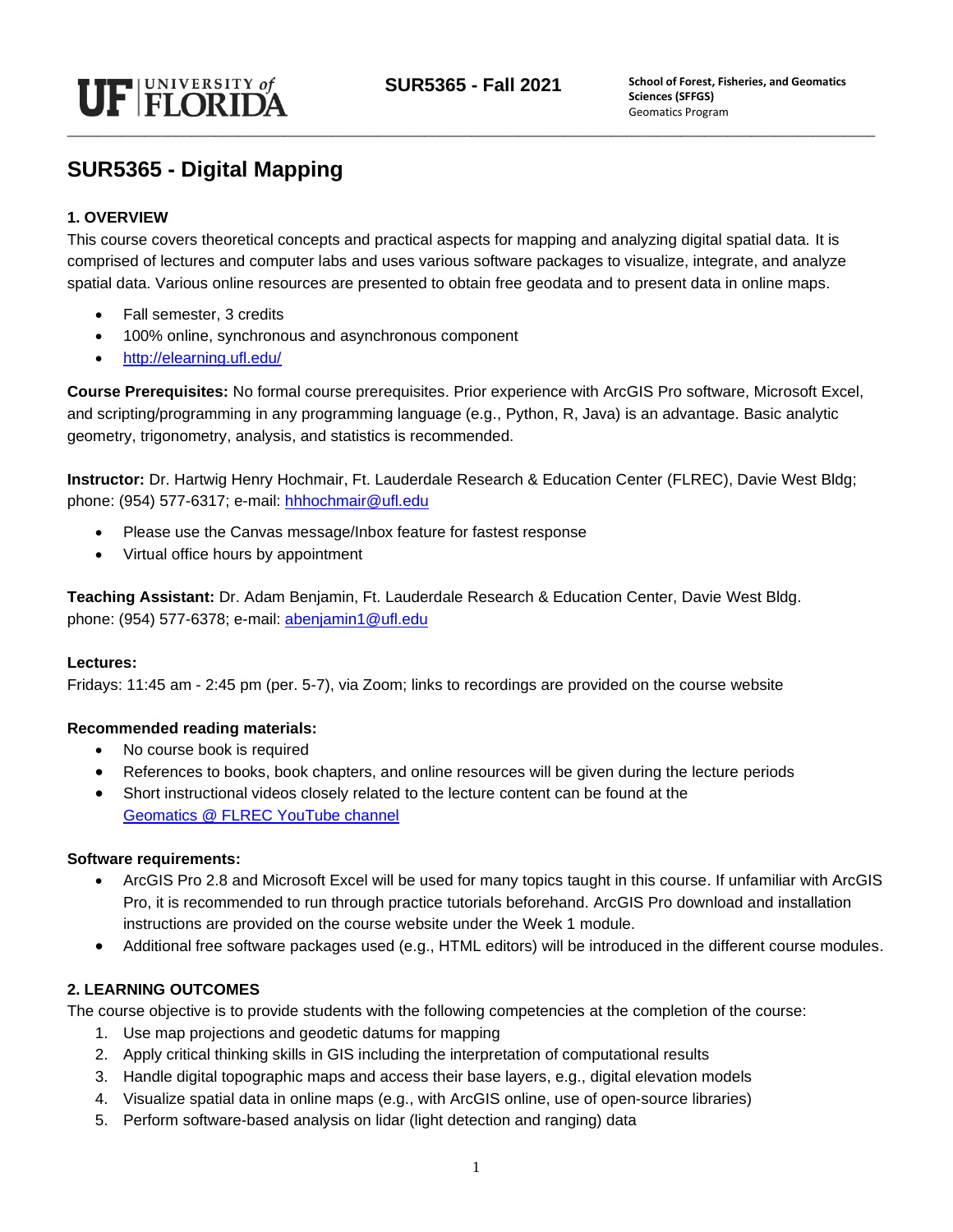

#### **3. COURSE LOGISTICS**

- Throughout the semester, students will be given 10 home assignments, 6 quizzes, and 3 online discussions. For each assignment/quiz/discussion, a due date and time is given, which is usually the beginning of the next class (11:45am Friday).
- Assignments are graded based on timeliness, correctness of computations, and interpretation of numerical results with written feedback on student creativity and technical ability provided by the instructor; quizzes are auto-graded based on correctness of multiple choice questions with correct answers shown after completion; and discussion items are graded within a week based on creativity, completeness, technical correctness and the number of comments provided to peers.
- There is a 1-week turnaround for assignment and discussion grading. Quizzes are autograded instantaneously in Canvas.
- This course is a distance education course taught as live lectures using the virtual classroom software Zoom. Lecture materials can be downloaded from weekly modules on the Canvas website.

The Canvas system should be used as the platform for written communication between students and the instructors. Questions and suggestions to the whole class can also be posted under the Discussions tab. Any short-term changes concerning lectures or other course components will be announced through Canvas. Feel free to call the instructors with any questions.

#### **Technology Requirements:**

- A computer or mobile device with high-speed internet connection
- ArcGIS Pro runs only on Microsoft operating systems. If students use a Mac computer or other operating systems, they are encouraged to use ArcGIS Pro in UF Apps [\(https://info.apps.ufl.edu/\)](https://info.apps.ufl.edu/).
- A headset and/or microphone and speakers to participate in live sessions
- For Zoom: A supported web browser on a supported operating system (Windows, Mac OS, Linux); and minimum bandwidth. More details can be found [here.](https://support.zoom.us/hc/en-us/articles/201362023-System-Requirements-for-PC-Mac-and-Linux)

#### **Using Zoom:**

Live lectures and office hour meetings (per individual student requests) will be conducted with the Zoom conferencing software. Sessions can be joined by clicking a link posted by the instructor on Canvas.

#### **Grades:**

| <i><b>Item</b></i>                           | <b>Percentage</b> |
|----------------------------------------------|-------------------|
| Home assignments (10 assignments @ 7% each)  | 70%               |
| Online quizzes (6 quizzes @ 3% each)         | 18%               |
| Online discussions (3 discussions @ 4% each) | 12%               |
| Total                                        | 100%              |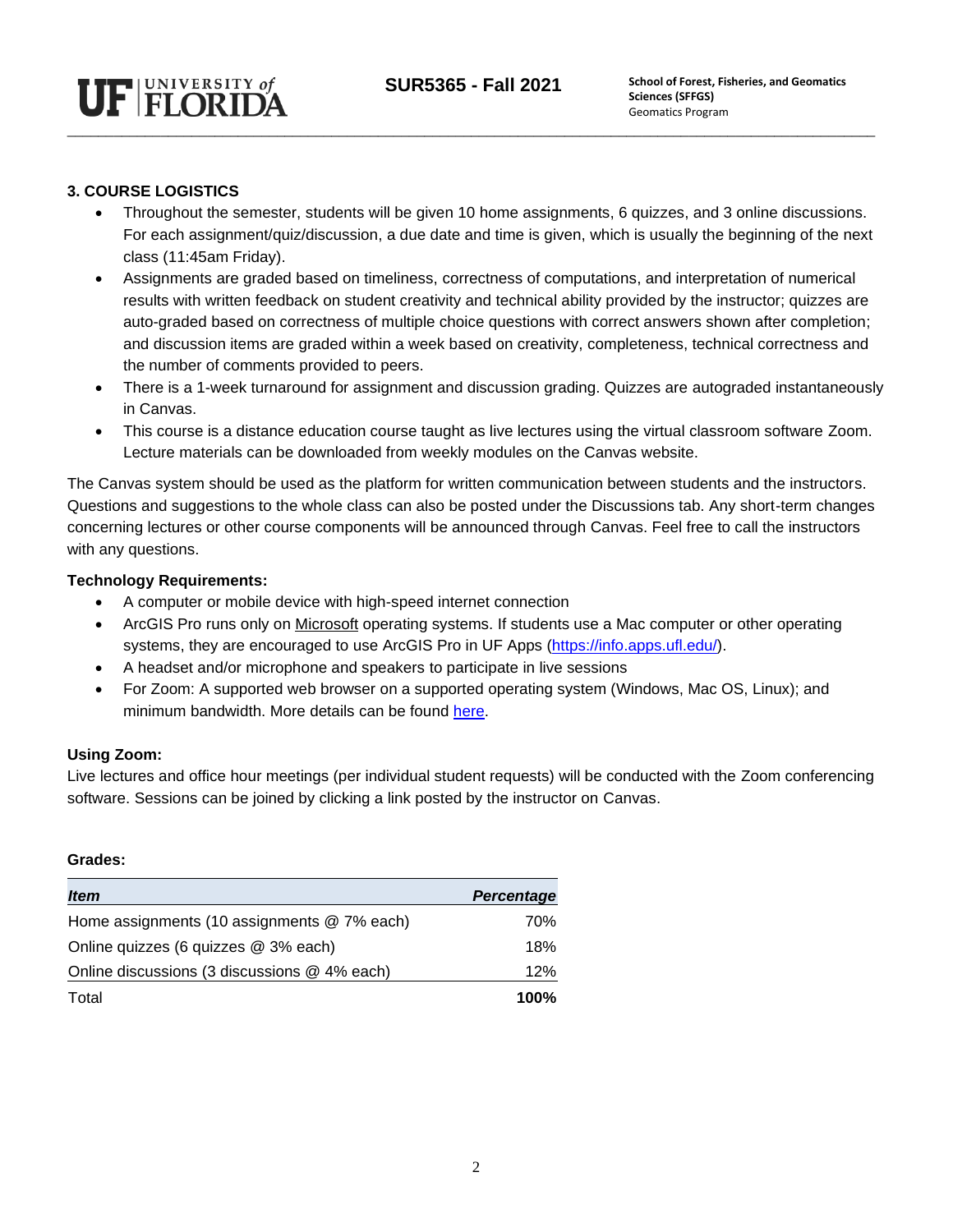#### **Grading scale:**

| Grade | <b>Percentage</b> | Grade | <b>Percentage</b> |
|-------|-------------------|-------|-------------------|
| А     | 92.0-100.0        | C+    | 78.0-79.9         |
| А-    | 90.0-91.9         | C     | 72.0-77.9         |
| B+    | 88.0-89.9         | C-    | 70.0-71.9         |
| В     | 82.0-87.9         | D     | 60.0-69.9         |
| в-    | 80.0-81.9         |       | $0 - 59.9$        |

For information on current UF policies for assigning grade points, see <https://catalog.ufl.edu/UGRD/academic-regulations/grades-grading-policies/>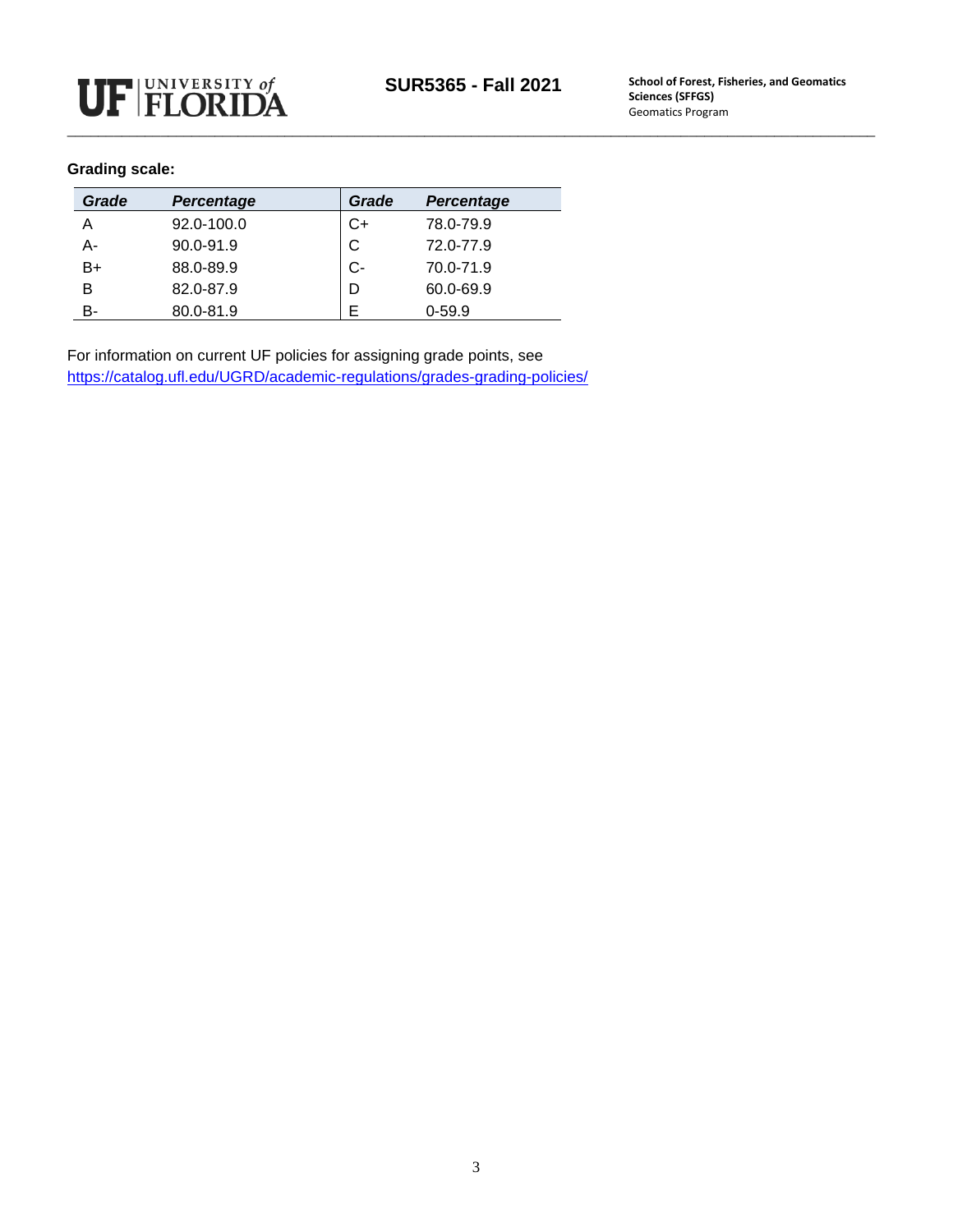

### **4. COURSE CONTENT**

| <b>Week</b>                         | <b>Topic</b>                                         | <b>Assignment</b>                |
|-------------------------------------|------------------------------------------------------|----------------------------------|
| Week 1,                             | Introduction                                         | D1, Q1                           |
| Aug 27                              | Coordinate systems and geodetic datums               |                                  |
| Week 2,                             | Map projections: Introduction                        | Q2, H1                           |
| Sep 3                               | <b>Cylindrical projections</b>                       |                                  |
| Week 3.<br>Sep 10                   | Conic projections                                    | Q <sub>3</sub>                   |
| Week 4,                             | Azimuthal projections                                | H <sub>2</sub> , D <sub>2</sub>  |
| Sep 17                              | Topographic maps: introduction                       |                                  |
| Week 5,<br>Sep 24                   | Topographic maps (cont.): coordinates and elevations | H <sub>3</sub> , Q <sub>4</sub>  |
| Week $6,$<br>Oct 1                  | Web GIS, ArcGIS Online                               | H <sub>4</sub>                   |
| Week 7,<br>Oct 8                    | Homecoming - No classes                              |                                  |
| Week 8,<br>Oct 15                   | Introduction to HTML                                 | H <sub>5</sub>                   |
| Week 9,                             | Introduction to JavaScript                           | H <sub>6</sub>                   |
| Oct 22                              |                                                      |                                  |
| <b>Week 10,</b><br>Oct 29           | Web mapping: Protocols and standards                 | H7                               |
| <b>Week 11,</b><br>Nov <sub>5</sub> | Web mapping (cont.): JavaScript libraries            | H <sub>8</sub>                   |
| <b>Week 12,</b>                     | Lidar principles, data collection and analysis       | H9 (part 1), D3, Q5              |
| Nov <sub>12</sub>                   | FUSION software and ESRI plugins                     |                                  |
| <b>Week 13,</b>                     | Lidar in Global Mapper                               | $H9$ (part 2)                    |
| Nov 19                              | Terrain analysis techniques and visualization        |                                  |
| Week 14,<br>Nov 26                  | Thanksgiving - No classes                            |                                  |
| <b>Week 15,</b><br>Dec 3            | Coordinate transformations                           | H <sub>10</sub> , Q <sub>6</sub> |
| <b>Week 16,</b><br>Dec 10           | Reading Day - No classes                             |                                  |

D: Discussion, Q: Quiz, H: Home assignment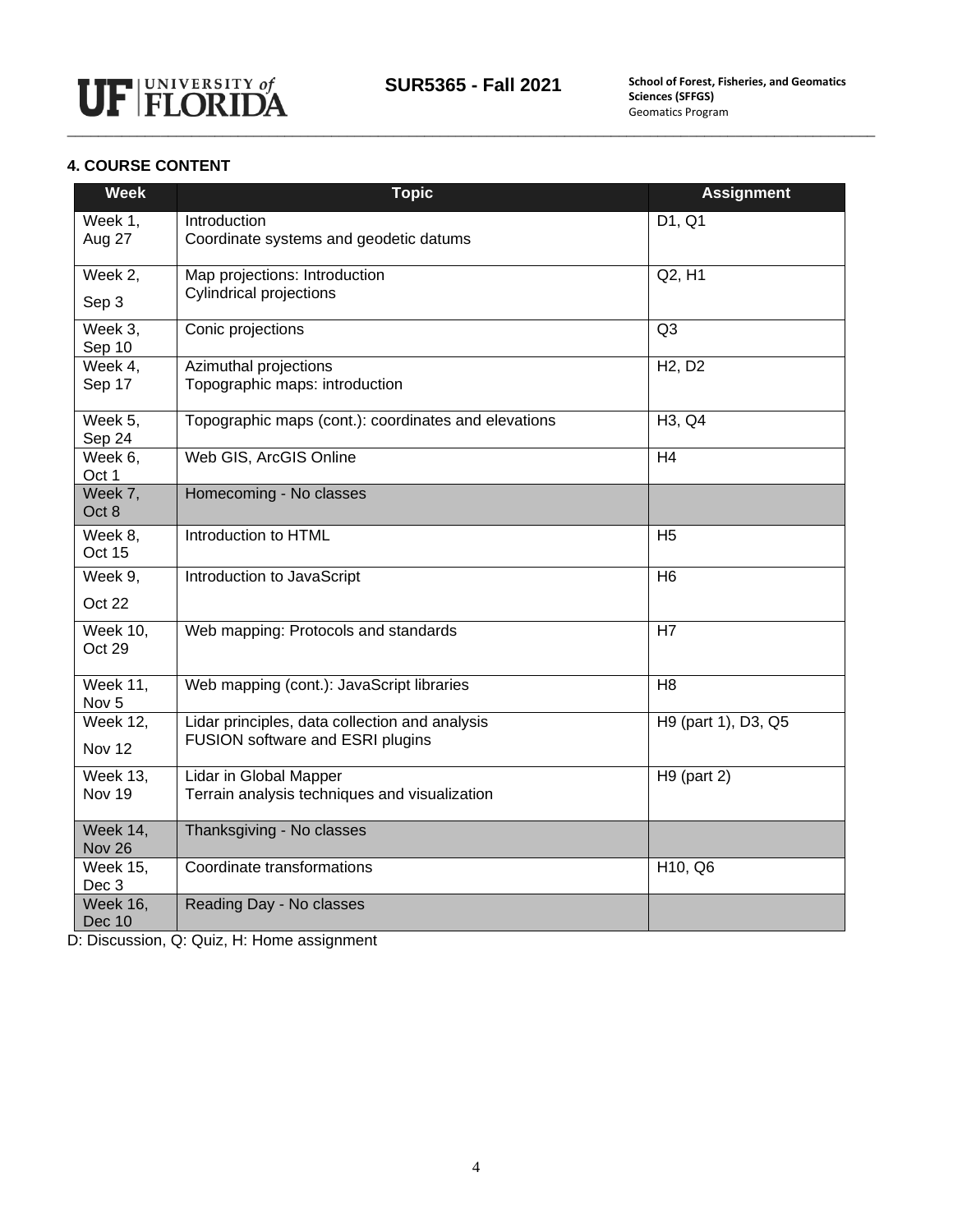#### **5. POLICIES AND REQUIREMENTS**

This syllabus represents current plans and objectives for this course. As the semester progresses, changes may need to be made to accommodate timing, logistics, or to enhance learning. Such changes, communicated clearly, are not unusual and should be expected.

#### **Late submissions and make-up requests:**

It is the responsibility of the student to access online lectures, readings, quizzes, and exams and to maintain satisfactory progress in the course.

- A 10% penalty per day will be applied to late assignments. A late submission on the due date also results in a 10% deduction.
- Assignments will not be accepted if handed in more than seven days after the due date.
- Quizzes cannot be taken past the deadline.
- Online discussions cannot be completed past the deadline.
- Exceptions to the late policy are only allowed per university policy.

Computer or other hardware failures, except failure of the UF canvas system, will not excuse students for missing assignments. Any late submissions due to technical issues MUST be accompanied by the ticket number received from the Helpdesk when the problem was reported to them. The ticket number will document the time and date of the problem. You MUST e-mail your instructor within 24 hours of the technical difficulty if you wish to request consideration. For computer, software compatibility, or access problems call the HELP DESK phone number—352-392-HELP = 352- 392- 4357 (option 2).

Requirements for class attendance and make-up exams, assignments and other work are consistent with university policies that can be found at: <https://catalog.ufl.edu/UGRD/academic-regulations/attendance-policies/>

#### **Semester Evaluation Process:**

Student assessment of instruction is an important part of efforts to improve teaching and learning.

At approximately the mid-point of the semester, the School of Forest Resources & Conservation will request anonymous feedback on student satisfaction on various aspects of this course. These surveys will be sent out through Canvas and are not required, but encouraged. This is not the UF Faculty Evaluation!

At the end of the semester, students are expected to provide professional and respectful feedback on the quality of instruction in this course by completing course evaluations online via GatorEvals. Guidance on how to give feedback in a professional and respectful manner is available at [https://gatorevals.aa.ufl.edu/students/.](https://gatorevals.aa.ufl.edu/students/) Students will be notified when the evaluation period opens, and can complete evaluations through the email they receive from GatorEvals, in their Canvas course menu under GatorEvals, or via [https://ufl.bluera.com/ufl/.](https://ufl.bluera.com/ufl/) Summaries of course evaluation results are available to students at [https://gatorevals.aa.ufl.edu/public-results/.](https://gatorevals.aa.ufl.edu/public-results/)

#### **Netiquette: Communication Courtesy Semester Evaluation Process:**

All members of the class are expected to follow rules of common courtesy in all email messages, threaded discussions and chats, as laid out in the [UF Netiquette Guide](http://teach.ufl.edu/wp-content/uploads/2012/08/NetiquetteGuideforOnlineCourses.pdf) for Online Courses. Failure to do so may result in loss of participation points and/or referral to the Dean of Students' Office.

#### **Academic Honesty Policy:**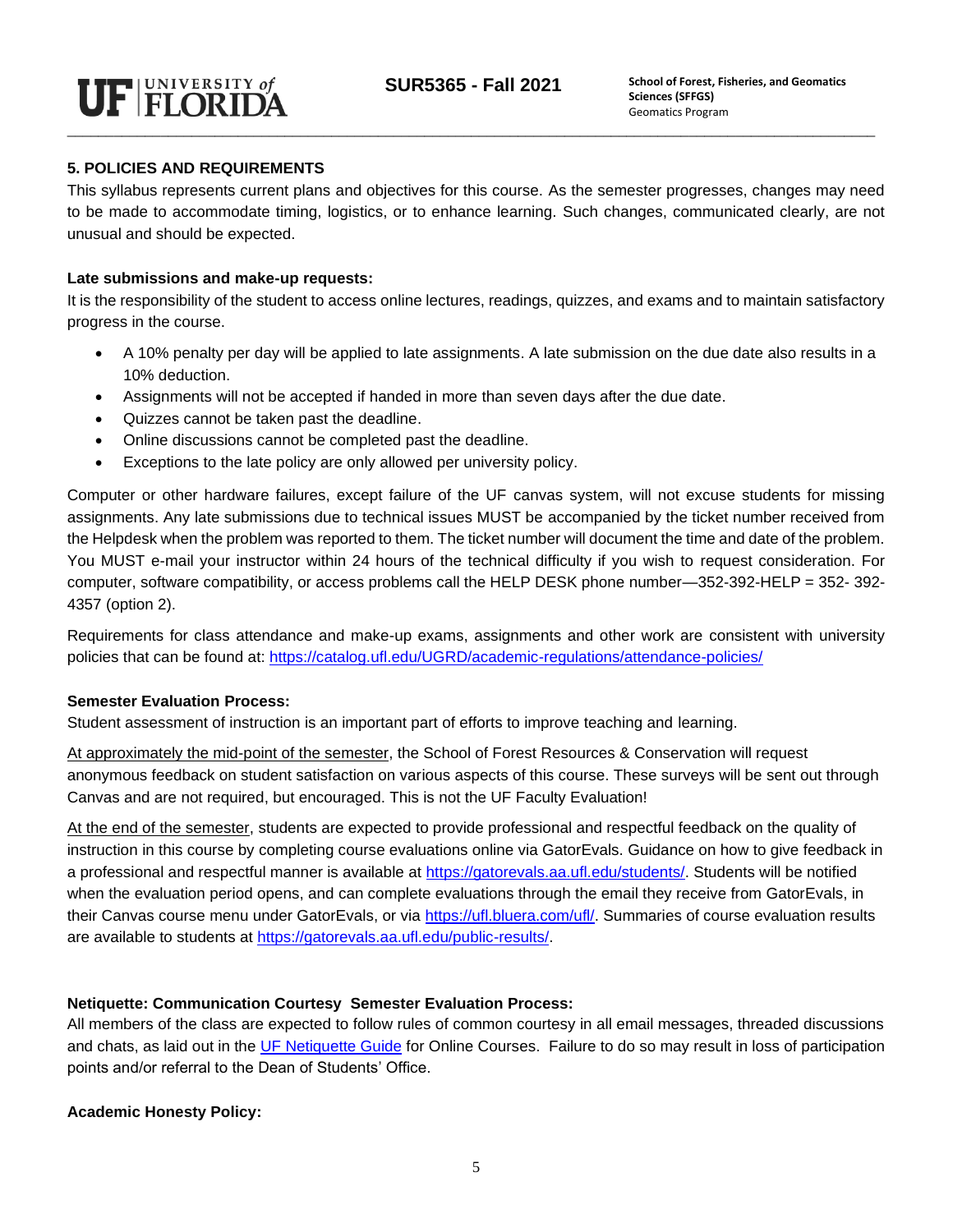

As a student at the University of Florida, you have committed yourself to uphold the Honor Code, which includes the following pledge: "*We, the members of the University of Florida community, pledge to hold ourselves and our peers to the highest standards of honesty and integrity*."

You are expected to exhibit behavior consistent with this commitment to the UF academic community, and on all work submitted for credit at the University of Florida, the following pledge is either required or implied: "*On my honor, I have neither given nor received unauthorized aid in doing this assignment*."

It is assumed that you will complete all work independently in each course unless the instructor provides explicit permission for you to collaborate on course tasks (e.g. assignments, papers, quizzes, exams). Furthermore, as part of your obligation to uphold the Honor Code, you should report any condition that facilitates academic misconduct or appropriate personnel. It is your individual responsibility to know and comply with all university policies and procedures regarding academic integrity and the Student Honor Code. Violations of the Honor Code at the University of Florida will not be tolerated.

Violations will be reported to the Dean of Students Office for consideration of disciplinary action. For more information regarding the Student Honor Code, please see:<http://www.dso.ufl.edu/sccr/process/student-conduct-honor-code> View [this video](https://www.youtube.com/watch?v=PzZsButRaHs) for more information on how to avoid plagiarism.

#### **University Policy on Accommodating Students with Disabilities:**

Students with disabilities who experience learning barriers and would like to request academic accommodations should connect with the disability Resource Center. Click **[here](https://disability.ufl.edu/get-started/)** to get started with the Disability Resource Center. It is important for students to share their accommodation letter with their instructor and discuss their access needs, as early as possible in the semester.

#### **Software use:**

All faculty, staff and students of the university are required and expected to obey the laws and legal agreements governing software use. Failure to do so can lead to monetary damages and/or criminal penalties for the individual violator. Because such violations are also against university policies and rules, disciplinary action will be taken as appropriate.

#### **Class recordings:**

Policies regarding student in-class recordings and publishing them are detailed here: [http://aa.ufl.edu/policies/in-class](http://aa.ufl.edu/policies/in-class-recording/)[recording/](http://aa.ufl.edu/policies/in-class-recording/)

#### **6. CAMPUS RESOURCES**

#### **Academic Resources:**

- For issues with technical difficulties for e-learning in Canvas, please post your question to the Technical Help Discussion in your course, or contact the UF Help Desk at: [Learning-support@ufl.edu](mailto:Learning-support@ufl.edu) | (352) 392-HELP - select option 2 | [http://elearning.ufl.edu](http://elearning.ufl.edu/) | https://helpdesk.ufl.edu/
- SFFGS Academic Hub<https://ufl.instructure.com/courses/303721>
- [Career Connections Center:](https://career.ufl.edu/) Reitz Union Suite 1300, 352-392-1601. Career assistance and counseling services.